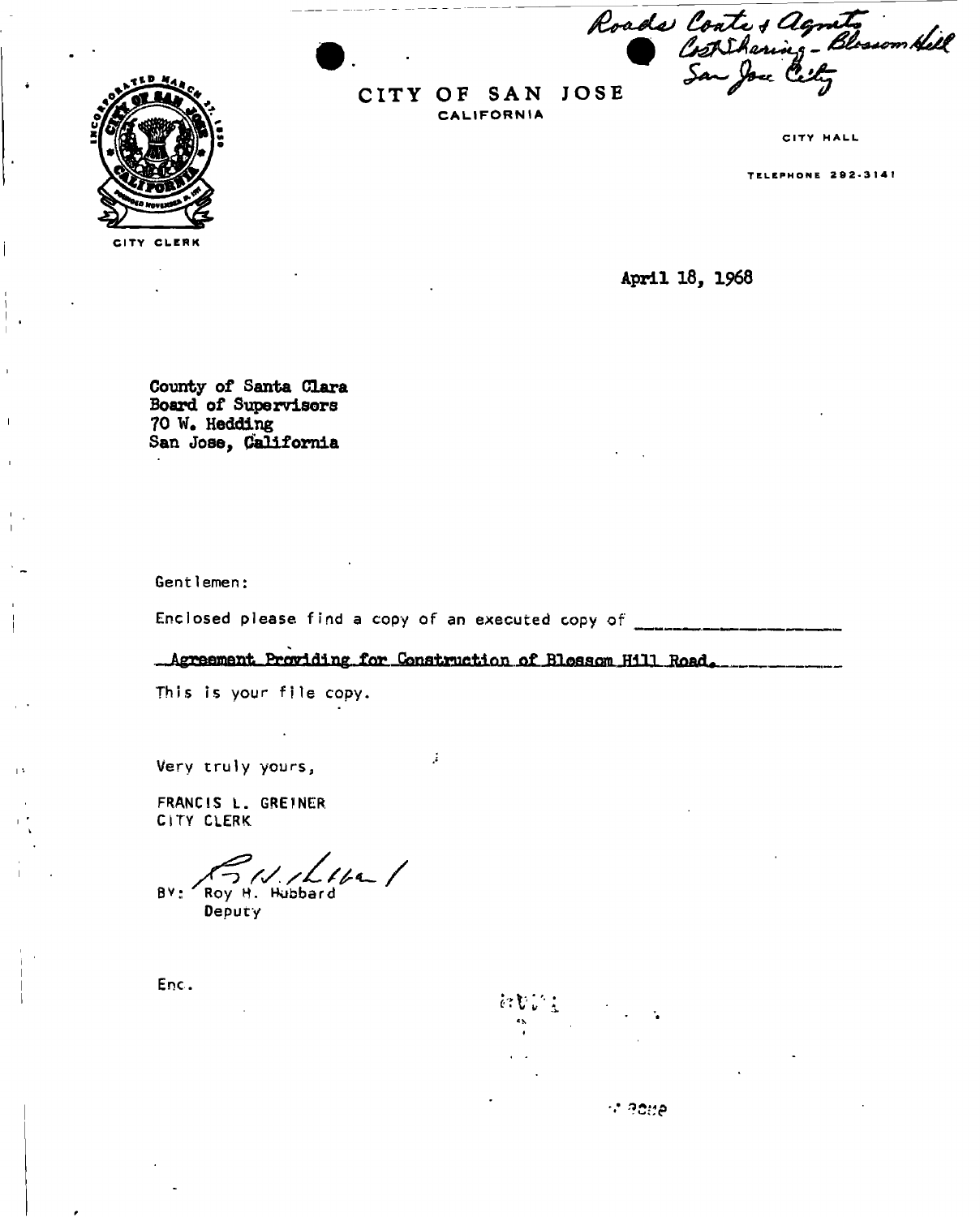Contractor

FPP-3 DCA § lb-6c **2/2/68 •** 

> AGREEMENT BETWEEN THE COUNTY OF SANTA CLARA AND THE CITY OF SAN JOSE FOR THE CONSTRUCTION OF BLOSSOM BILL ROAD (FORMERLY DOCKER AYEBUE) BETWEEK ALMADEN EXPRESSWAY AND CAHALAN AVENUE AHD FOR THE SHARIKG OF COSTS THEREOF,

32886

WAR 1 8 1968 AGREEMENT, made and entered into this information of  $_2$  1968 $_2$  by and between the CITY OF SAH JOSE, a municipal corporation of the State of California, hereinafter called City, and the COUNTY OF SANTA CLARA, a political subdivision of the State of California, hereinafter called County;

## **HIT NESSET H:**

## RECITALS 8

A. The public health, safety and welfare require that Blossom Hill Road (formerly Domer Avenue) between Almaden Expressway and Cahalan Avenue (hereinafter referred to as the Project) be laid out and constructed.

B. The Project is partly in the City of San Jose and partly in the unincorporated area of the County, and City and County desire to share the coots of said Project.

NOW, THEREFORE, for and in consideration of their mutual promises, covenants and agreements hereinafter set forth, and subject to the terms, provisions and conditions hereinafter set forth, the parties horeto do hereby agree as follows:

1. Plans and Specifications for the Project. City shall, at its solo cost and exponse, prepare or cause to be prepared plans and specifications for the Project and descriptions of the real property necessary therefor. The said plane shall show ell of the real property which shall be necessary for the Project. The completed plans and opacifications and descriptions for the Project shall be submitted to the City Council of City for its written approval. Thereafter, City shall submit to County for County's approval a set of the said piano and specifications and descriptions.

en<sub>ijom</sub><br>! ju fiz - 2<br>! namel 1

 $-1-$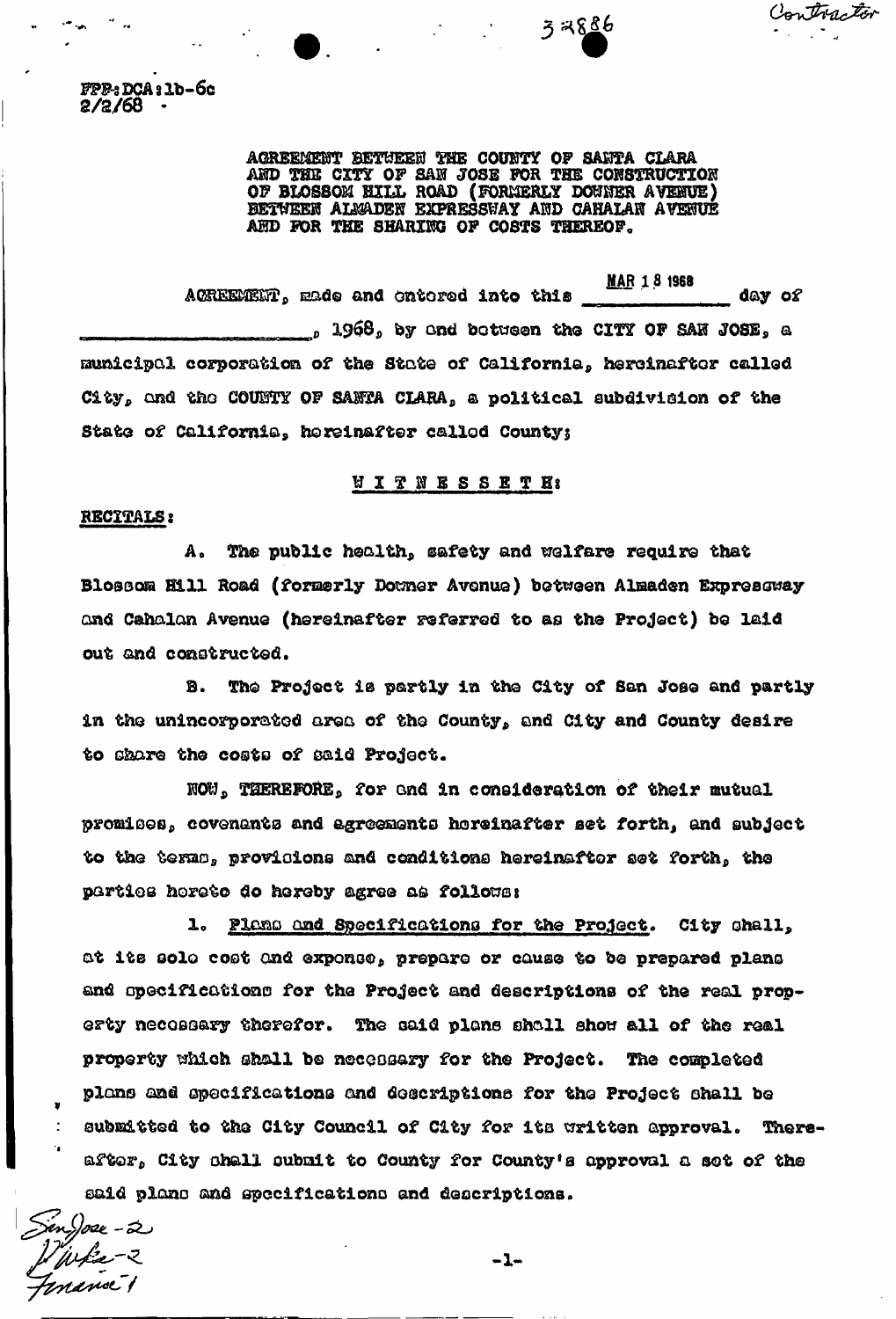$2/2/68$ 

2. Acquisition of Real Property. County by this agreement authorizes City to acquire proporty for the Project lying within the unincorporated area of County by negotiated purchase or eminent domain. City, using its own facilities and funds, shall attempt to acquire the real property necessary for tha Project, City shall acquire titlo to ouch real property lying within City in City's name and title to such real property lying within tho unincorporated area of County in County's name. In the event that City shall determine that the acquisition of real property lying within the unincorporated area of the County necoseary for tho Project 1**B** not feasible or can be better accomplished by County and if City shall notify County of such fact, County shall file on action or actions in eminent domain to acquire title to such real property lying within tho unincorporated area of the County in County's name, shall obtain an order or orders of immediate possession of such real property and shall thereafter pursue said action or actions to completion. In the event County filos such action or actions, City ©hall deposit with County ouch funds as are necessary for tho acquisition by County of such real property.

3. Award of Contract. After County and the City Council of City have approved the plans and specifications for the Project and the real property necessary therefor has been acquired either by deeds having been recorded or orders of immediate possession having been secured and having become effective, City shall advertise for bids for the construction of tho Project and subject to and in accordance with applicable laws, City chall award a contract or contracts therefor in accordance with tho said piano and specifications for the Project. City shall administer any such contract or contracts and shall furnish all engineering and supervision and inspection necessary for the completion of the Project. Upon the completion of the Project, City shall pay the construction costs of maid Project.

4. Sharing of Costs. City and County agree to share the total cost of the Project, including construction costs and acquisition costs, as follows: City shall pay all of the construction costs and

-a-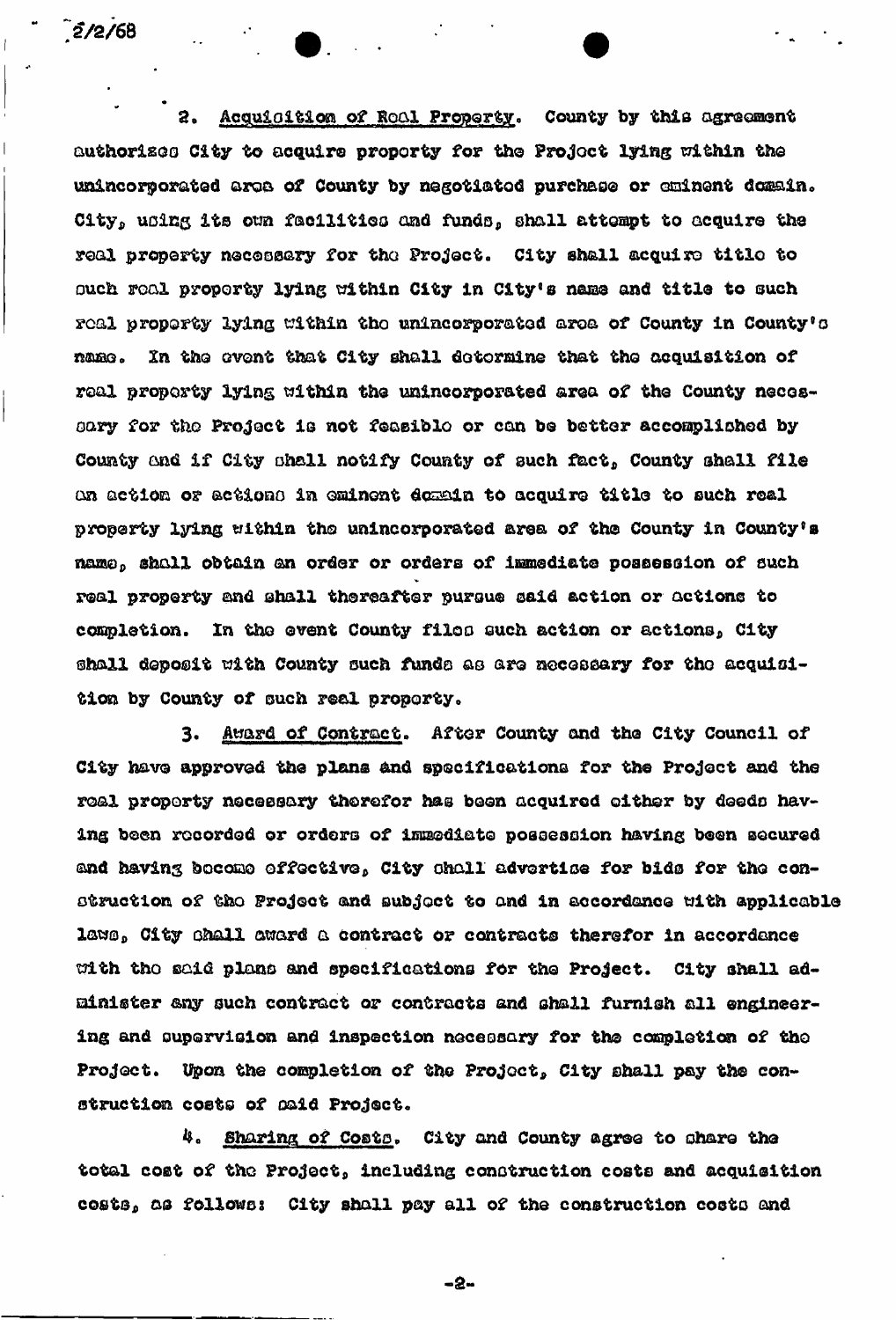acquialtion costs. County shall contribute towards such total cost the sum of  $$100,000.00$ . County shall pay to City such sum of  $$100,000.00$ forthmith after County has approved the plans and specifications for the Profect.

County, in consideration of its total contribution to the Project boing limited to \$100,000.00, agrees to bear the total cost of the following project, which lies partially within the City of San Jose and to which cost City would normally have contributed, to mit: the construction of Almaden Expressmay between Redmond Road and 600 foot south of Greystone Lane; and County agrees to pay to City the oun of \$3,082.00 towards the cost of the construction of Little Orchard Street between Curmer Avenue and a point 700 feet northerly of Curtnor Avenue consurrently with the payment by County to City of the oum of \$100,000.00.

Inourance. City shall require any contractor awarded a 5. contract for any portion of the Project to secure and maintain in full foree and effect at all times during the construction of the Project and until caid Projoct is accopted by City public liability and proporty demage insurance in forms and limits of liability satisfactory and Aecoptable to both City and County, insuring the City and County and their respoctive officers and employees from and against any claim, loss, liability, cost or expense arising out of or in any way connectod with the construction of the Project. Limits of liability shall be in the following minimum amounts: bodily injury (including death),  $0.000,000,00$  por porton,  $0.000,000,00$  por escurrence; property damage, \$50,000.00 cach cocurrence, with \$200,000.00 aggregate limits.

Any such policy shall contain a provision that the insurance afferded thereby to City and County and their respective officers and omployooo Ohall bo primary insurance to the full limits of liability of

-3-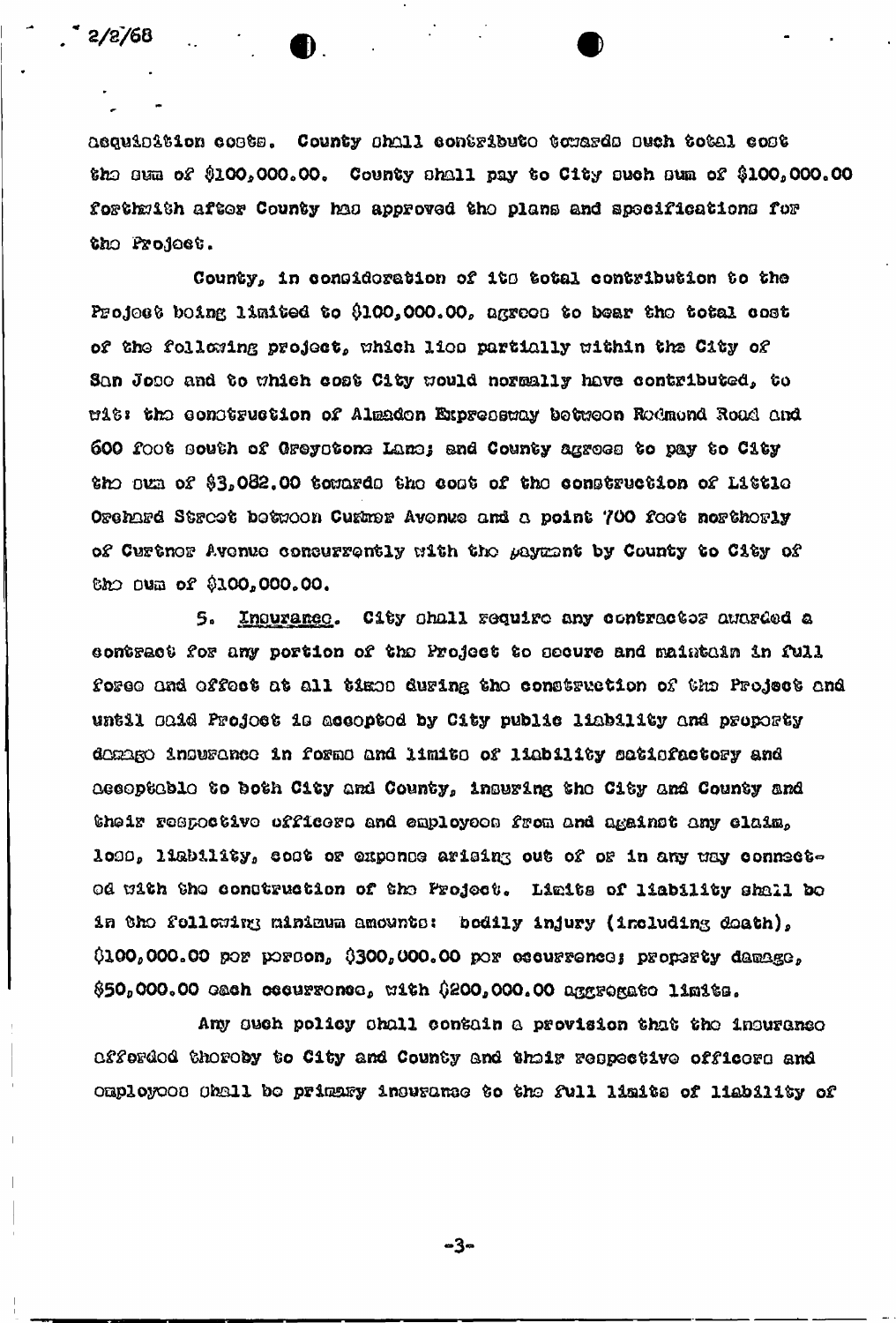the policy and that if the City or County or their respective officers and employees have other insurance against a loss covered by such policy that other insurance shall be excess insurance only.

 $2/2/68$  .  $\bullet$  .

 $\mathcal{L} = \mathcal{L} \times \mathcal{L}$ 

6. Matching Credits. It is understood and agreed that City and County shall each be authorized to claim matching credits for their ohare of eligible funds expended on the Project and that City and County shall each provide matching credits for their respective 166.1 funds expended on the Project.

7. PUC Application. City shall take any and all necessary steps to obtain permission from the Public Utilities Commission of the State of California to widen Blossom Hill Road (formerly Downer Avenue) across the Southern Pacific Company's railroad tracks lying within the Project and shall prepare or cause to be prepared any applications, documonts, charts or exhibits in connection therewith.

8. Acquisition Costs & Construction Costs. The total final cost of the Project as used in this agreement shall mean the sum total of all construction costo and acquisition costs as said terms are hereinafter defined, to wits

(a) "Acquisition costs" shall mean and include the amounts paid (including severance damages) by the City or County to acquire the real property required for the Project (including any ouch real property that may have been acquired before this agreement), whether through negotistion or as determined by a court or jury; foes or costs of title marches, reports, escrow and insurance fees or costs of appraisals, oxhibits, maps, diagrams, drawings and descriptions, and legal fees, codto and expenses incurred by the office of the County Counsel or City Attorney in prosecution of any action in eminent domain for such acquisitions, including filing, service of process and jury fees, all costs incurred by the City in connection uith gaining permission of the Public Utilities Commission of the State of California to widen Bloosom Hill Road (formerly Downer Avonue) across the Southern Pacific Company's crossing lying within the Project, less any contributions made by the Southern Pacific Company towards the acquisition costo of the Project.

(b) "Construction costs" shall mean the total of all City's

 $-1 -$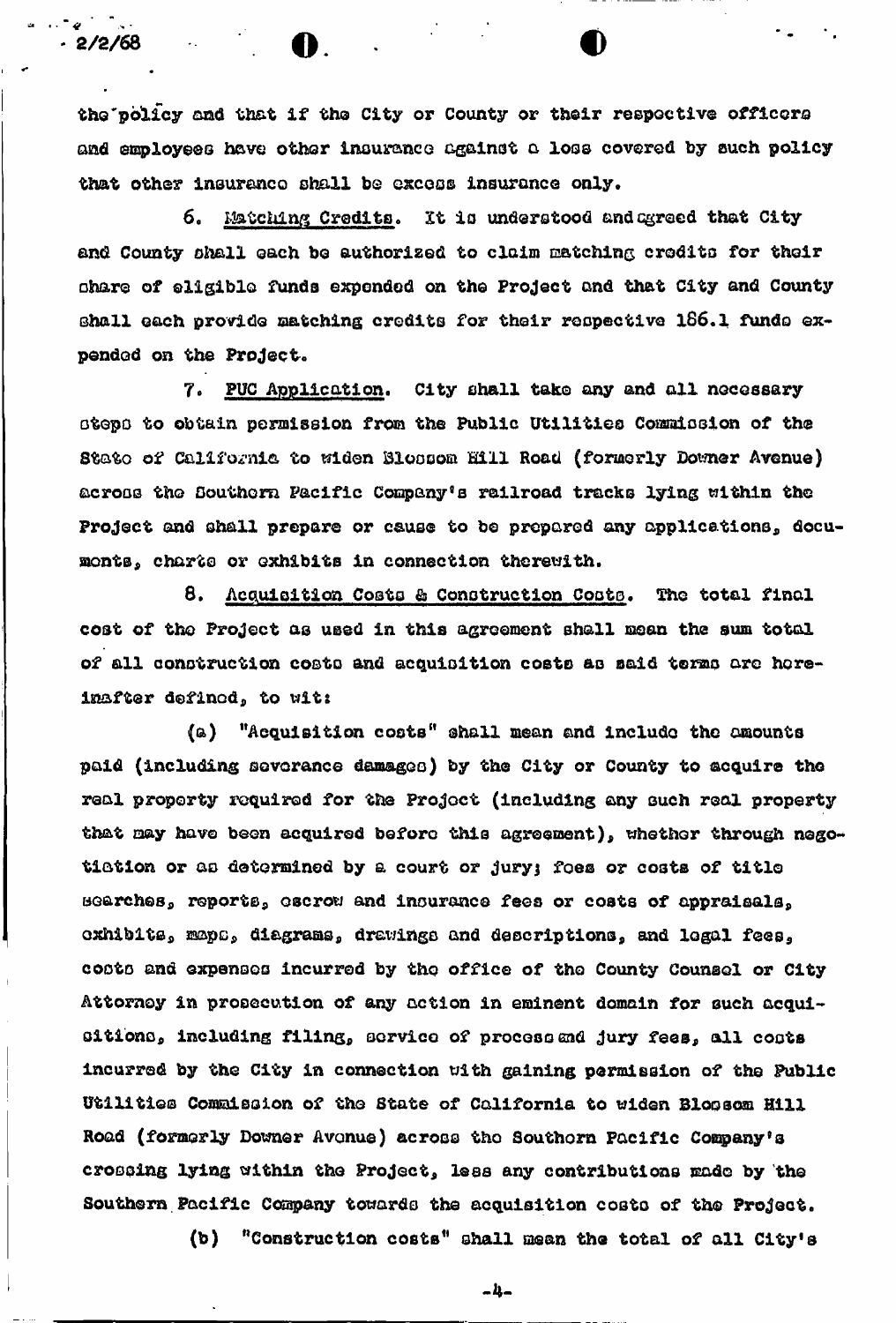or County's costs and expenses of engineering, preparing plans, specifications and contract documents, publication, advertising and printing, inspection and supervision relating to the Project; cost of the engineering consultants engaged by City to perform expert engineering services in connection with the Project, the cost of the construction contract or contracts awarded by City for tho construction of the Project, cost of any extra work or materials provided for and authorized in accordance with the provisions of the contract documents, cost of railroad work yorformed or incurred by Southern Pacific Company in connoction with the Project, loss any contributions made by the Southern Pacific Company towards the construction costs of said Project.

**2/3/68 o** fl

UITHESS THE EXECUTION HEREOF the day and year first hereinabove set forth.

APPROVED *AQ* TO FORMS *Collegand* V

attest i<sub>fra(</sub>

|         | CITY OF SAN JOSES & Bunicipal<br>corporation. |
|---------|-----------------------------------------------|
| Вy      | Mayor                                         |
|         | A. P. MAMANN                                  |
| And by- | AM GI                                         |
|         | Managor                                       |

"City"

COUNTY OP SAHTA CLARA By Chairman, Board of Supervisors **MAR 18 1968** "County"

**ATTEST:** 

Supervisors APPROVED AS TO FORM: Deputy County Counse.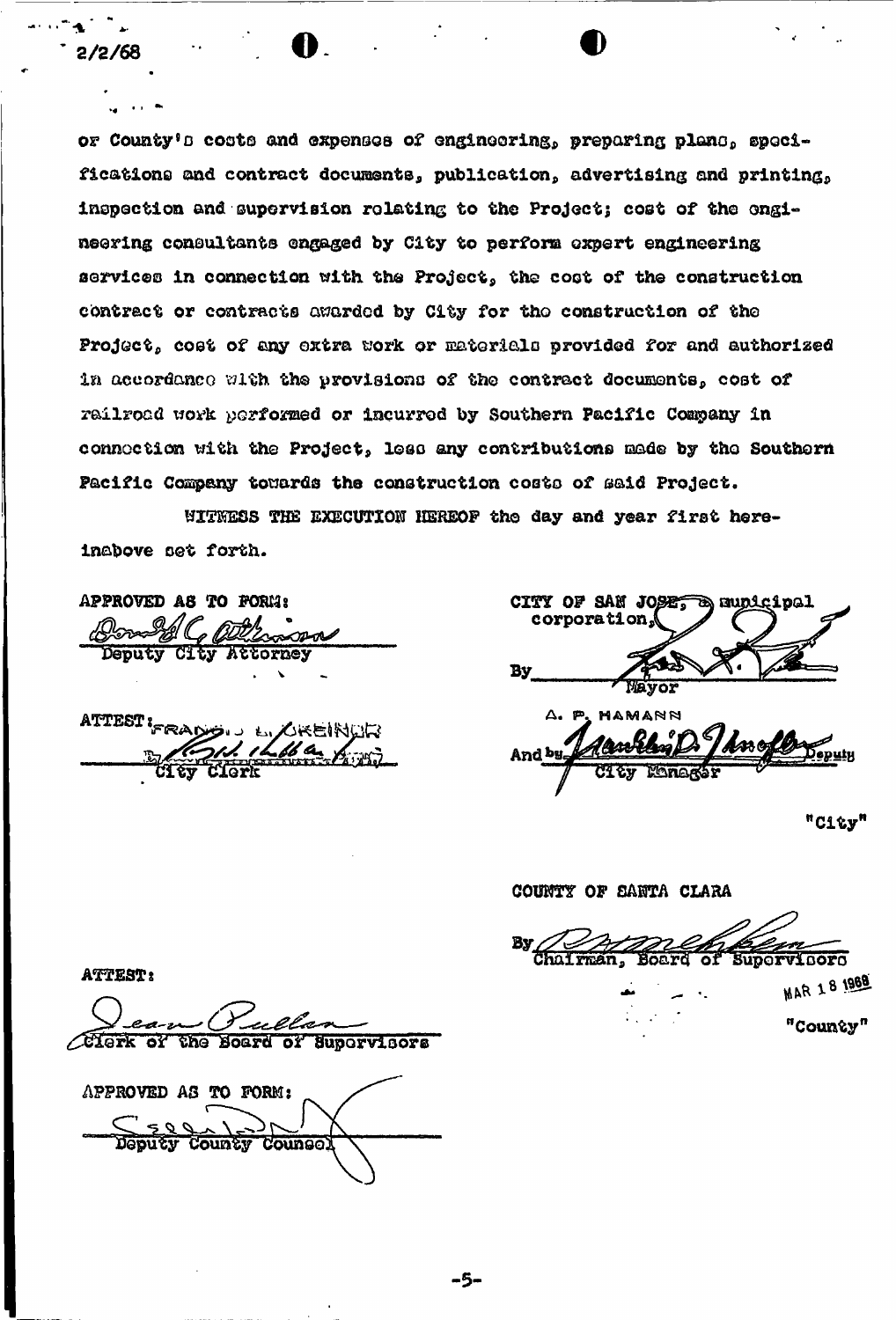

**Mareh 19, 1968** 

**Mr. Francis L. Greiner, Clerk City of Soft Jose First and Bfiisoion Streets San Jose, California** 

**Subject: Agreement with city of San Jose For Construction of Blossom Hill Road btw Almaden Exp and Cahalan Avenue and Shoring of Costs** 

## **Dear Mr. Groiners**

 $\mathcal{A}^{\bullet}_{\bullet}$  .

Enclosed you will find an original and **from** copies of **an agreement between the County of Santa Clara and the party (ies) named above. The Board of Supervisors at its regularly scheduled meeting on ja^ IQftPt authorized its Chairman to execute this agreement on behalf of the County,** 

**After execution of all copies, we would appreciate your returning** q**»**q **copy (&&£) to this office.** 

**Very truly yours,** 

**JEAN PULLAN, Clerk of the Board of Supervisors** 

**By** 

**Deputy Clerk** 

JP: jc **Ends** 

ce: Public Warks (2)<br>Finance +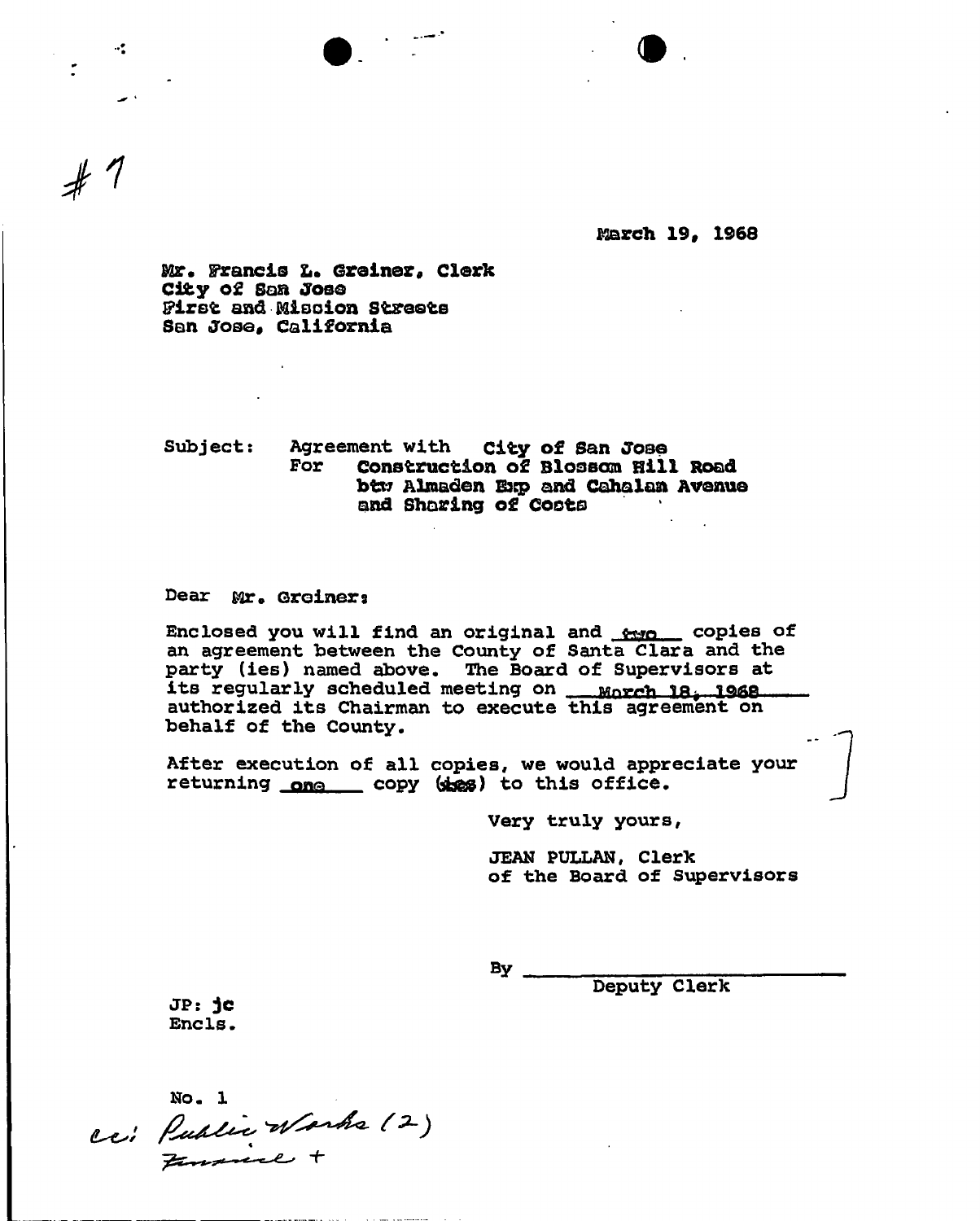|     | <b>WHITE</b> | — Controller                     |                     |
|-----|--------------|----------------------------------|---------------------|
|     |              | <b>CANARY - County Executive</b> |                     |
|     | PINK         |                                  | -Central Service or |
| ∴k. |              | GOLD. ROD-County Engineer        |                     |
|     | GREEN        | — File                           |                     |

| Jon No |  |  |  |
|--------|--|--|--|

## **BOARD OF SUPERVISORS** SANTA CLARA COUNTY

### March 19, 1963 DATE.

87

v.

The following contract was awarded or change order was approved by the Board of Supervisors at a meeting held:

|                                                     | <u>Harch 18, Jannesse 68</u> |  |  |
|-----------------------------------------------------|------------------------------|--|--|
|                                                     |                              |  |  |
| Almaden Exp and Cahalan Avenue and Sharing of Costs |                              |  |  |
|                                                     |                              |  |  |
| City of San Jose                                    |                              |  |  |
|                                                     |                              |  |  |
|                                                     |                              |  |  |

**JEAN PULLAN** Clerk of the Board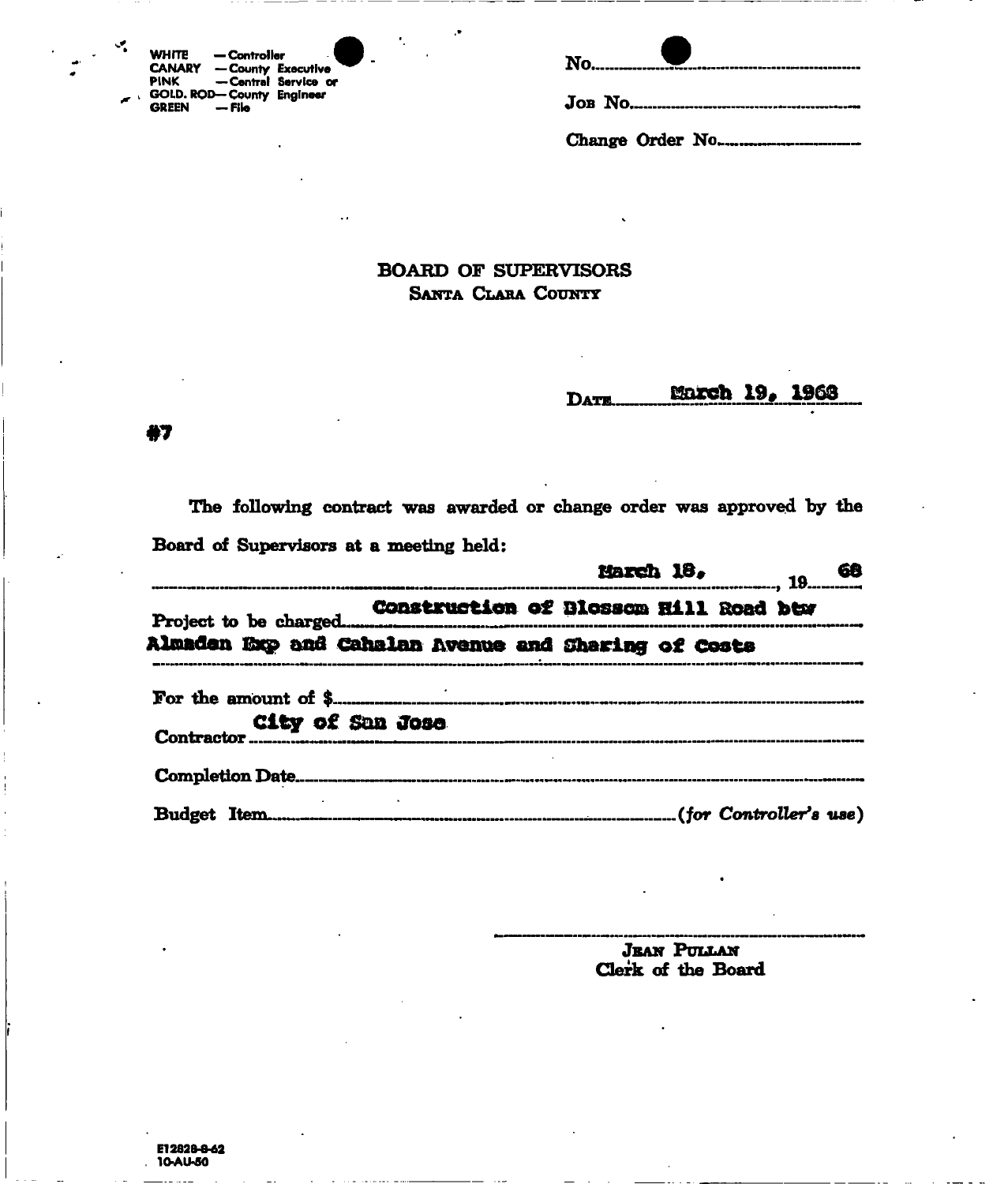# $\mathbf y$  | of centa clara



DEPARTMENT OF PUBLIC WORKS

DATE: March 4, 1968

 $S.D.$ <sub>1</sub>

FOR: BOARD OF SUPERVISORS AGENDA OF March 18, 1968

FROM: STEFFANI, PUBLIC WORKS, DESIGN

TITLE: AGREEMENT BETWEEN THE COUNTY OF SANTA CLARA AND THE CITY OF SAN JOSE FOR THE CONSTRUCTION OF BLOSSOM HILL ROAD (FORMERLY DOWNER AVENUE) BETWEEN ALMADEN EXPRESSWAY AND CAHALAN

## DESCRIPTION:

This agreement provides for the widening of Blossom Hill Road to 4 lanes between Almaden Expressway and Cahalan Avenue. The proposed improvement is a cooperative project between the County of Santa Clara and the City of San Jose and is needed because of the rapid development and increasing traffic in the ' area.

The agreement also provides for payment by the County for its share of the resurfacing of 700 feet of Little Orchard Street I near Curtner Ayenue.

Approval is recommended.

Upon execution please return all copies to Public Works<br>Department for further processing through the City of San Jose.

 $ECS:WW:v1h$ Attachments

| elle.<br>$\mathcal{N}$ is $\mathcal{N}$ | ۰,<br>$\mathcal{A}^{\mathcal{A}}$ |
|-----------------------------------------|-----------------------------------|
| $\overline{\mathcal{M}}$                | <b>AGEN</b>                       |
| r deluner                               | DATE:                             |
|                                         | ITEM NO:                          |
|                                         | BOARD ACTION                      |
|                                         |                                   |

على

| APPROVED:                                                           |  |
|---------------------------------------------------------------------|--|
| <b>Barry Processes and the Community of the Community Community</b> |  |

JAMES T. POTT, COUNTY ENGINEER

AGENDA DATA